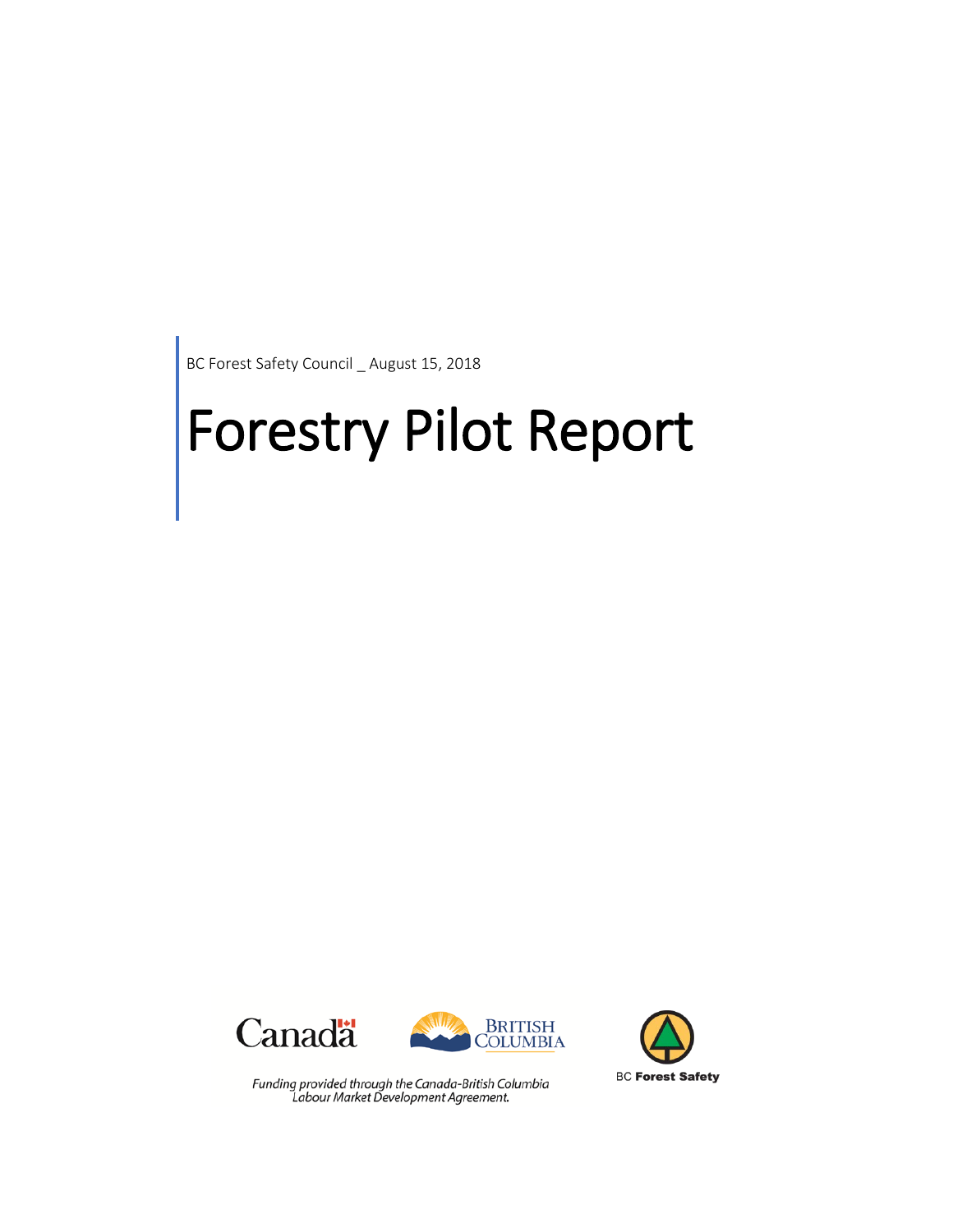# **INTRODUCTION**

In July 2016 the BC Forest Safety Council (BCFSC) applied for funding under the Sector Labour Market Partnerships (Sector LMP) program to develop a project aimed at addressing the need for skilled workers in the forestry sector and the second goal outlined in the Forest Sector Workforce Initiative Roadmap. Since the start of the project, the BCFSC has:

- developed units of competence and the corresponding unit assessments tools for 32 forestry occupations;
- developed holistic recognition of current competence assessment tools (PLA/RPL); and,
- piloted the forestry common core, faller, trainer and assessor learning resources.

This test pilot report will outline the outcomes from the initial piloting of the materials, recommendations for improving the materials, and how BCFSC plans to implement the changes in the future.

The views and opinions expressed in this report are those of its author(s) and not the official policy or position of the Government of British Columbia.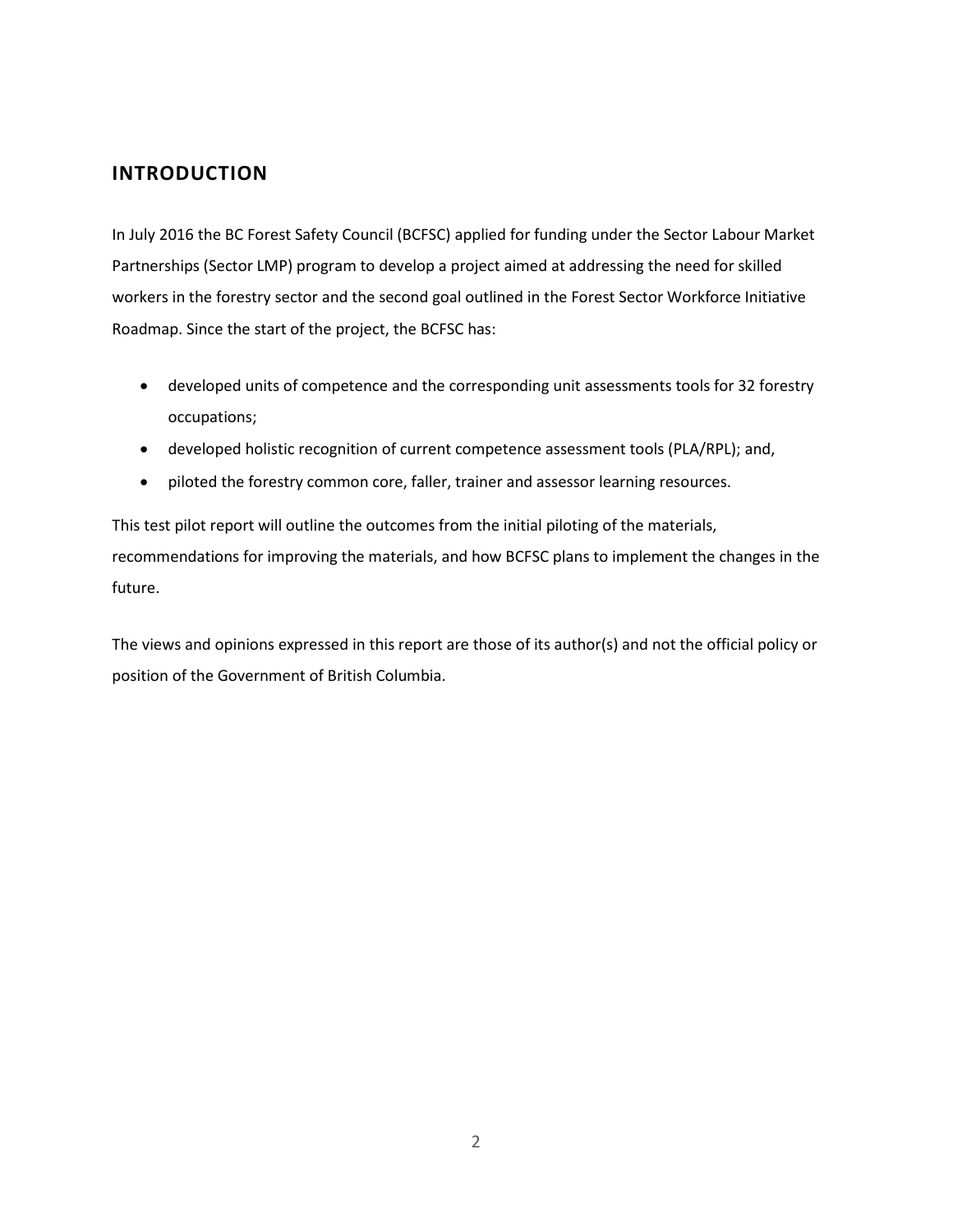# **FORESTRY PILOT DEFINITIONS**

A pilot is a control activity to test the validity and accuracy of a product before distributing to a larger audience.

There are generally two types of pilot activities:

- peer review activity, and
- field testing.

#### **PEER REVIEW**

Peer review is an activity undertaken for reviewing a document or assessment tool for accuracy of content.

Peer review usually involves subject matter experts that were not involved in the development of the product conducting a rigorous review. This can include occupationally competent instructors and interested stakeholders.

## **FIELD TESTING**

Field-testing is conducted after a robust peer review to determine if the content is at the right level for the audience. Field-testing of assessment tools can also be used to identify deficiency in learning resource content, and act as a second check on language and occupational terminology.

Caution should be taken when field-testing. Just because the field test audience may not be familiar with a subject does not mean the assessment tool is not valid in the newly developed standard. Validity of content should fall under peer review. Field testing takes place over a longer period than peer review and can take between 6 months and 2 years to complete.

## **CONTINUOUS IMPROVEMENT**

Continuous improvement is an ongoing effort to improve competency standards and assessment tools, through incremental improvements over time to capture regulatory, technological, or procedural change. Each time a revision is made will result in a peer review and, and subject to the complexity of the change, may result in further field testing if required. The standards are living documents and are in a constant state of review to ensure they align with industry best practice.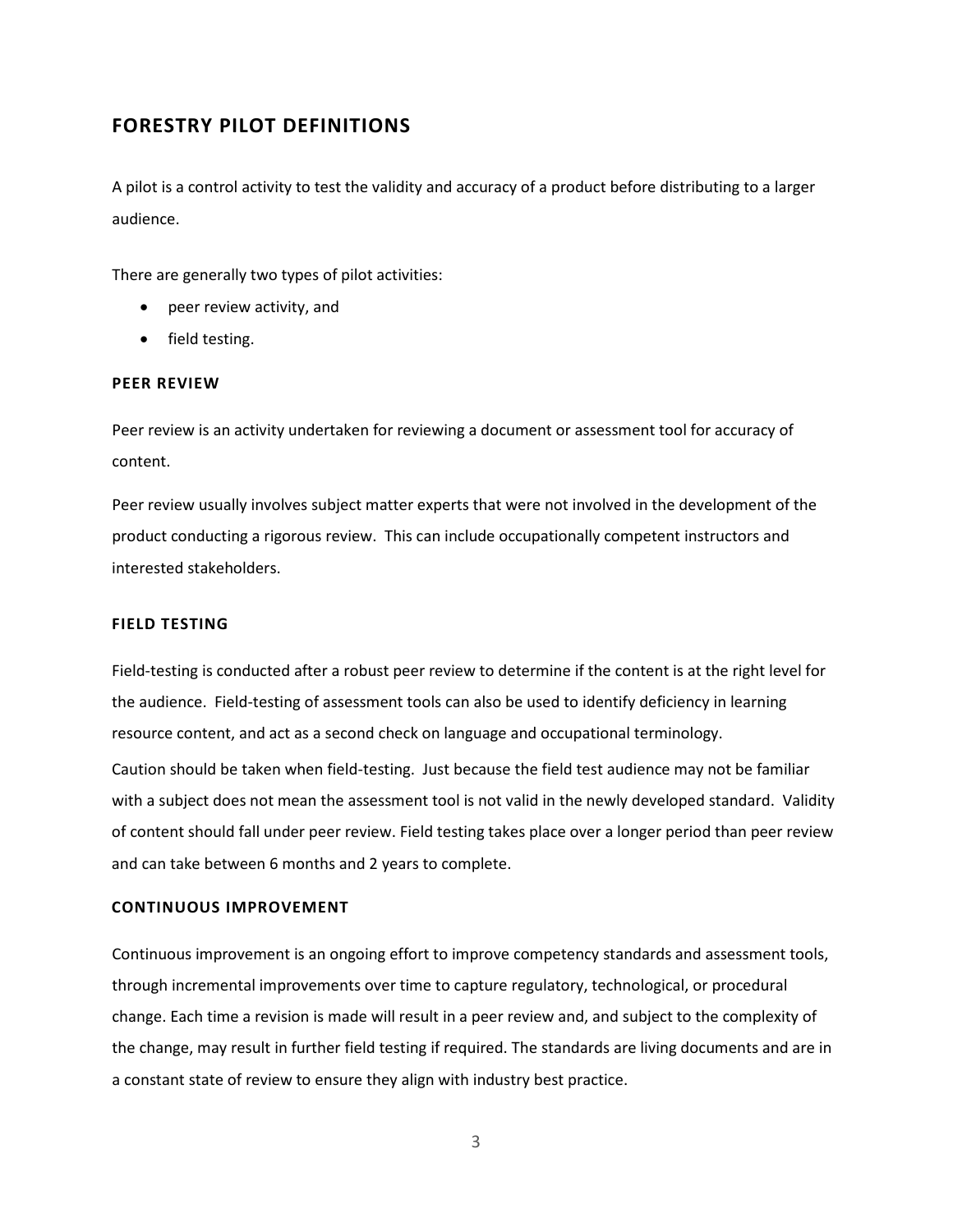## **FORESTRY PILOT REPORT**

#### **TRAINER AND ASSESSOR PILOT**

The competency model is dependent on qualified trainers to deliver occupation specific instruction, and qualified assessors to evaluate trainees against the occupation standards.

The trainer and assessor materials were designed and developed so that the fundamentals and principles of training and assessment are the same regardless which occupation is being trained and or assessed. For example, the trainer focuses on training delivery and formative assessment while the assessor only focuses on the summative assessment.

To support trainer and assessor development, a suite of products was developed, validated, and field tested, and are comprised of Occupational Analysis Charts (OAC's), Units of Competency (UoC), learning resources, formative and summative assessments, and evidence guides. These trainer and assessor products were designed and developed based on a distillation of international best practices.

Five trainers took upgrade training in preparation for the faller pilot, and 25 individuals took the training for assessor in the faller and log truck driver occupations.

Peer review and field testing has focused on the two occupations with the highest injury and fatality rates – falling and log truck driving.

#### **FALLER PILOT**

The three administrators (BC Forest Safety Council, BC Wildfire Service, and Energy Safety Canada) are each conducting pilots in the Forestry, Wildfire, and Oil&Gas sectors using the new standards and learning resources. The Forest sector has completed one pilot and is preparing for a second pilot.

The first Forest sector pilot resulted in minor revisions to the faller competency standards, learning resources and assessment tools, in preparation for the second pilot. The trainer and assessor competency standards, learning resources, and assessment tools did not require revisions prior to the second faller pilot.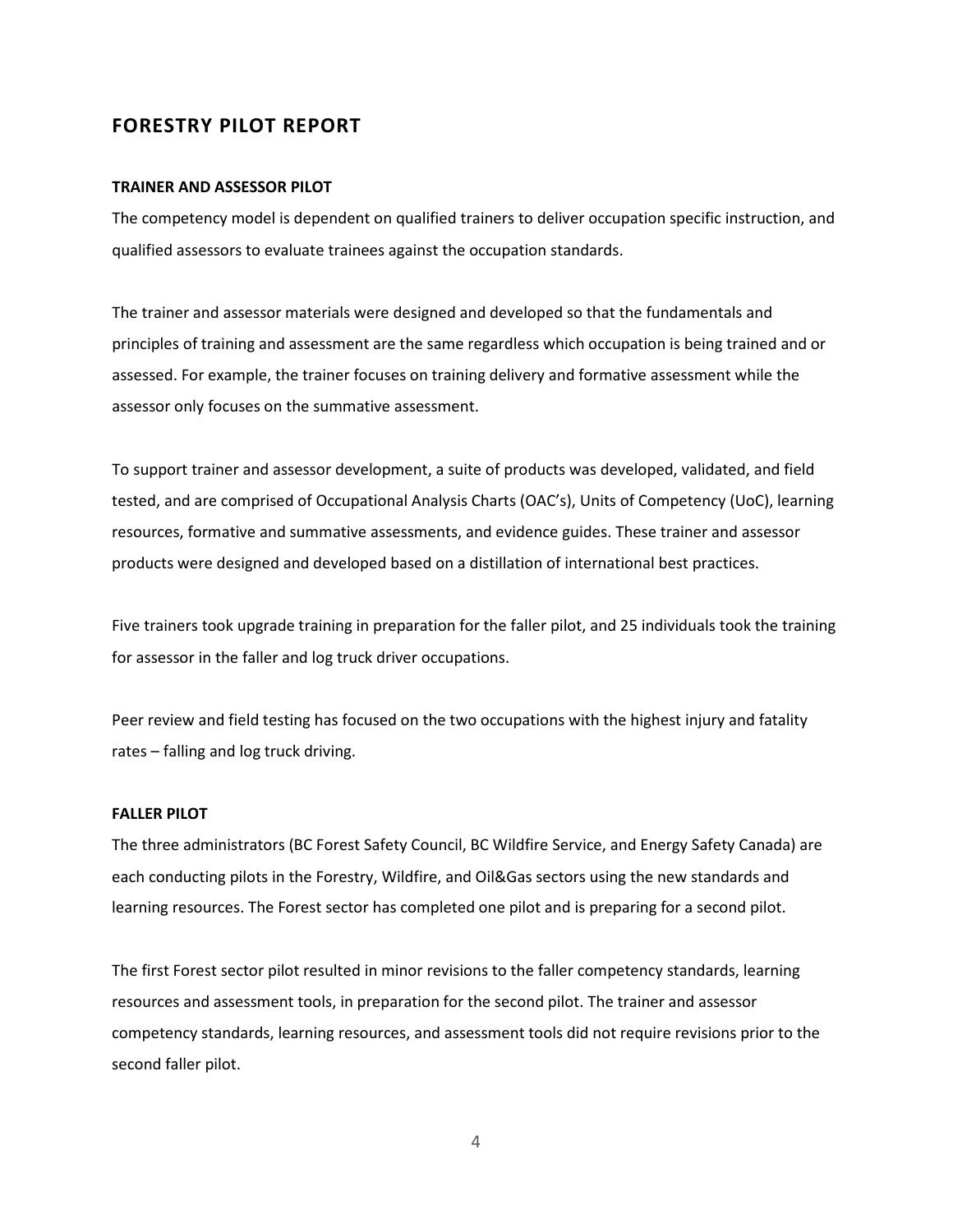An independent education expert observed the first faller pilot and made recommendations for improvement to the student learning resources, lesson plans, competency conversation, and summative assessments.

#### **Student Learning Resources**

Recommendation. Reduce repetition. Currently the same information repeats across modules. BCFSC action: Since the first pilot a full review of the learning resources has occurred with the aim to:

- Reduce duplication unless the trainers indicated that duplication for reinforcement was useful
- Remove any information in the online pre-course modules that requires in field context to make sense
- Before final submission, both Energy Safety Canada and the BC Wildfire Services will review to remove duplication

Timing: Activity complete but further revisions may occur before submission at end of 2018.

Recommendation. Streamline phrasing – Current phrasing is wordy and often includes unnecessarily arcane language and technical jargon.

BCFSC action: An editor will review the entire resources in the fall to standardize language and content before final submission.

Recommendation. Increase self-testing – Students require more quizzes interspersed throughout the learning materials to test their comprehension more frequently.

BCFSC action: More connected learning activities to reinforce learning will be added using the three condensed levels of blooms taxonomy used in vocational education in Canada.

Timing: Draft activities ready for a WorkSafeBC feedback October 15 with finals included for submission end of 2018.

Recommendation. Increase visual resources – Students appreciated existing videos and images but commented there were too few, especially in the more technical units. BCFSC action: Develop and insert videos on or before December 2018.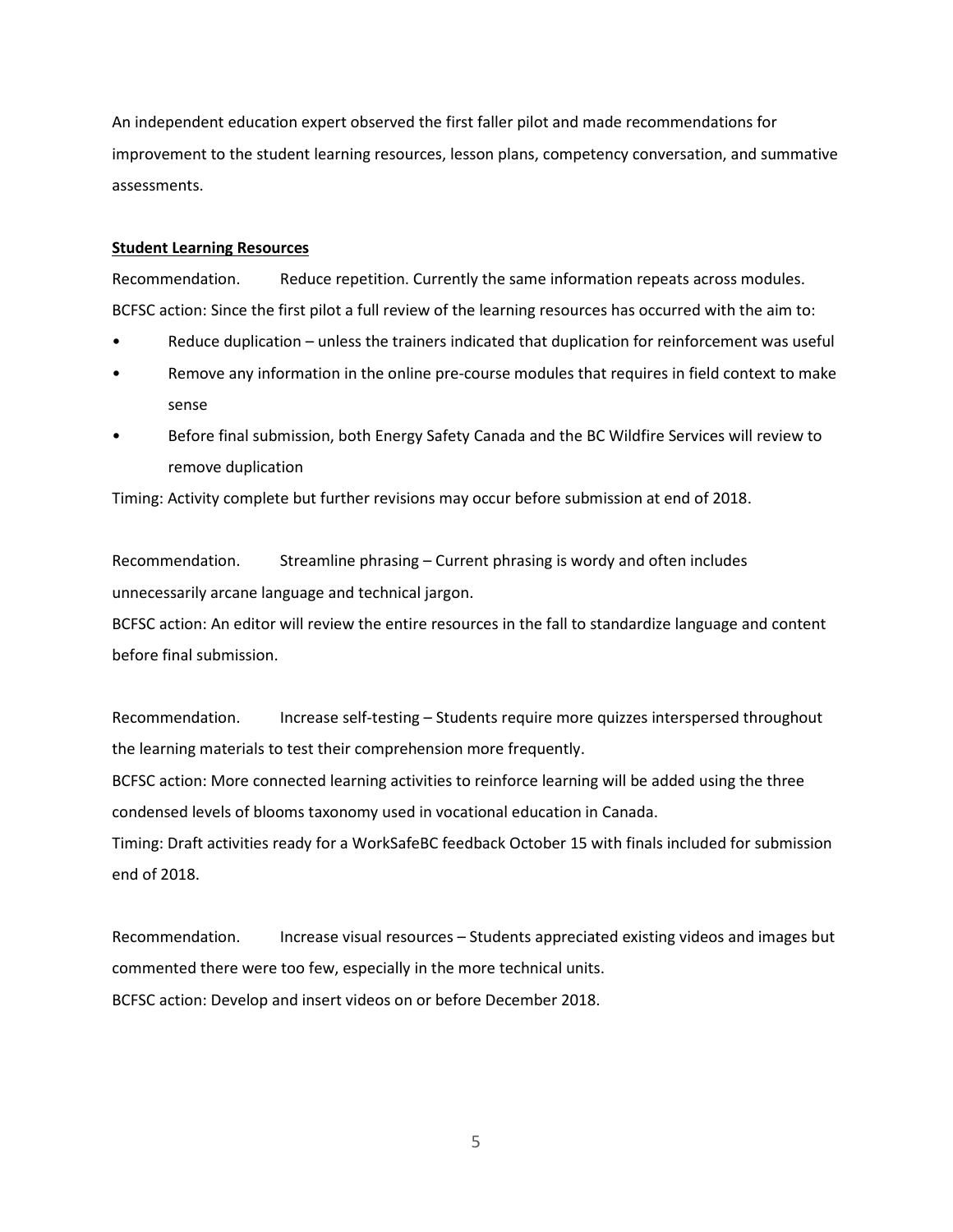Recommendation. Improve quality of images – Many of the images used are of such poor quality that they convey no useful information. An example of this as an image of different tree species in which the trainee's commented, the trees appear as 'black blobs'.

BCFSC action: A professional photographer will be hired in September 2018 to take photos to replace all images plus an extensive list of other images to be included in the learning resources. This will create a bank of high quality images that are standardized.

Recommendation. Add information – the trainers were observed teaching topics not found in the New Faller Model Curriculum Materials. The polling of veteran trainers regarding what topics they believe are worth adding should be considered. If the content recommended is technically sound, the content should be adopted into the program.

BCFSC action: There are three topics identified in WorkSafeBC's report:

- The use of a "Back Strap Cut" for small to medium diameter leaning trees.
- The use of "Fence Posting" to remove hung-up trees.
- The use of relief cuts in sapwood below the holding wood to eliminate tearing and possible root pull.

These three techniques will be added to the alternate falling methods in the standard and the learning resources under the same topic.

Timing: Immediately.

#### **Lesson Plans**

Recommendation. Add learner activities- Currently there are lesson plans that are missing learner activities for one or more levels. Lessons with nothing for students to do are not in the learner's best interest and are not consistent with adult learning best practices. If the current "Element Level" format prevents the inclusion of learner activities, it was recommended to revise or discard the format. The three following issues are prevalent throughout:

- Lesson plans lacking learner activities that support the learner,
- Lesson plans limited to little more than a statement of expected learning objectives, and
- Lesson plans guided by learning outcomes that are impossible to measure and assess.

BCFSC action: The cluster style 'lesson plans' building blocks are currently being revised in time for use in the second pilot. Further revisions are expected post pilot.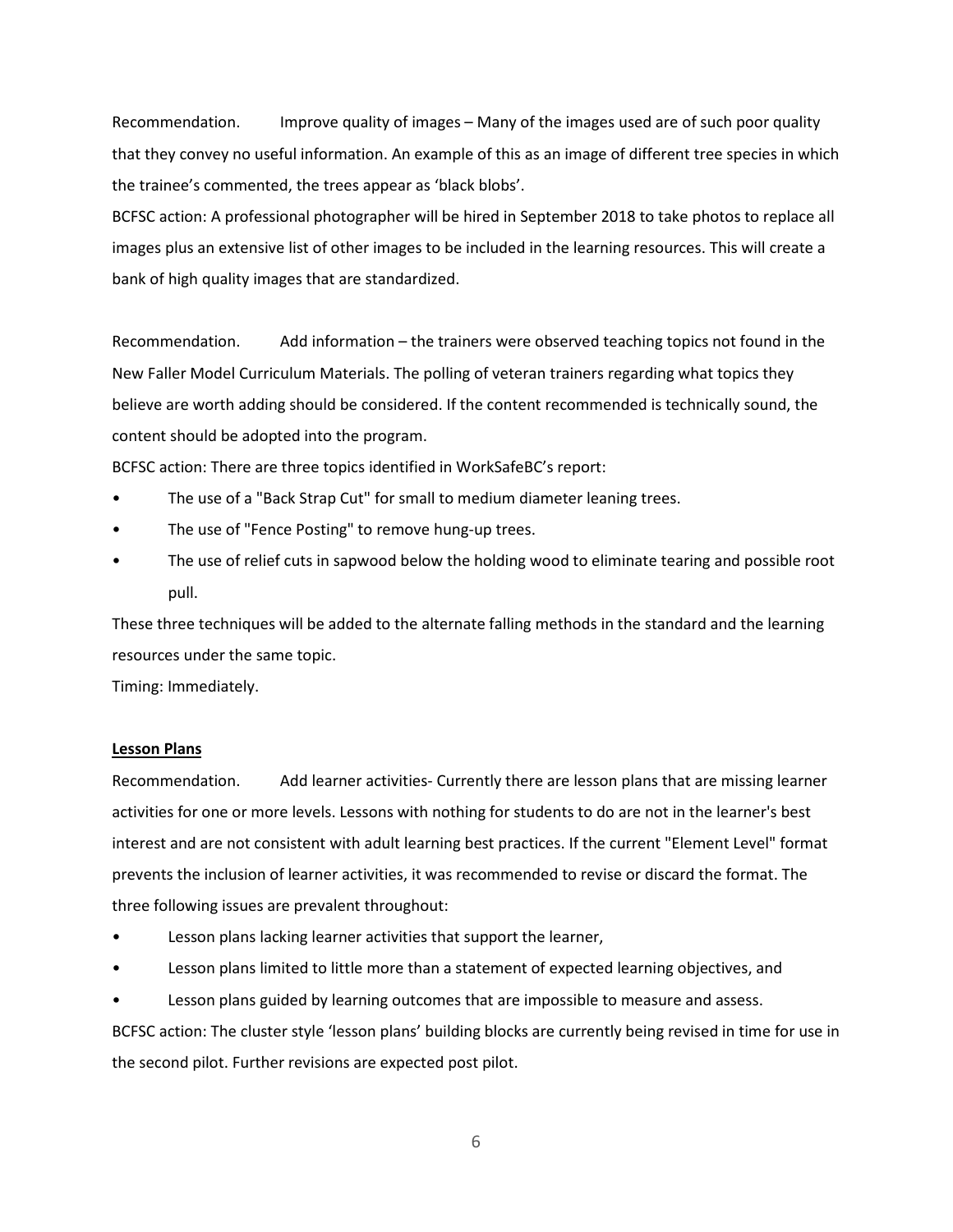#### **Competency Conversations**

Recommendation. Reduce duration - These assessments should not exceed two hours in duration. At the university level, oral examinations of graduate students are not permitted to exceed two hours because it has been determined that after two hours, students begin faltering due to fatigue. The same would be true of faller trainees, and therefore suggest that the two-hour time limit "rule" be adopted for their Competency Conversations.

BCFSC action: The summative competency conversation that will occur when a candidate has met the evidence requirements will be set at 2 hours.

#### **Summative Assessments**

Recommendation. Use independent examiners - During the summative assessments that were observed by WorkSafeBC, trainers who had worked alongside the trainees during the pilot project were also the trainees' examiners. The examiners should be independent of the trainer, as stipulated in the Deloitte Report.

BCFSC action: Third party assessors will be used to conduct the summative assessments and review of evidence for fallers to receive their Certificate of Qualification.

The trainers completed the competency conversation with trainees that they had not trained for the purpose of:

Reviewing the content of the competency conversation

Identifying where gaps were in the knowledge after 30 days moving into the 180 Post pilot this function would not occur in the training environment. The third-party assessor would only

conduct the summative competency conversation when all evidence requirements for the program had been met.

BCFSC will complete these revisions on or before December 31, 2018.

### **LOG TRUCK DRIVER PILOT**

The log truck driver pilot has resulted in over 200 assessments being conducted by assessors, resulting in revisions being made to streamline the data capture process.

The log truck assessors attended a workshop to share their collective experience, and recommend improvements to the competency conversation and practical assessment tools. BCFSC will make the revisions and complete the pilot by December 31, 2018.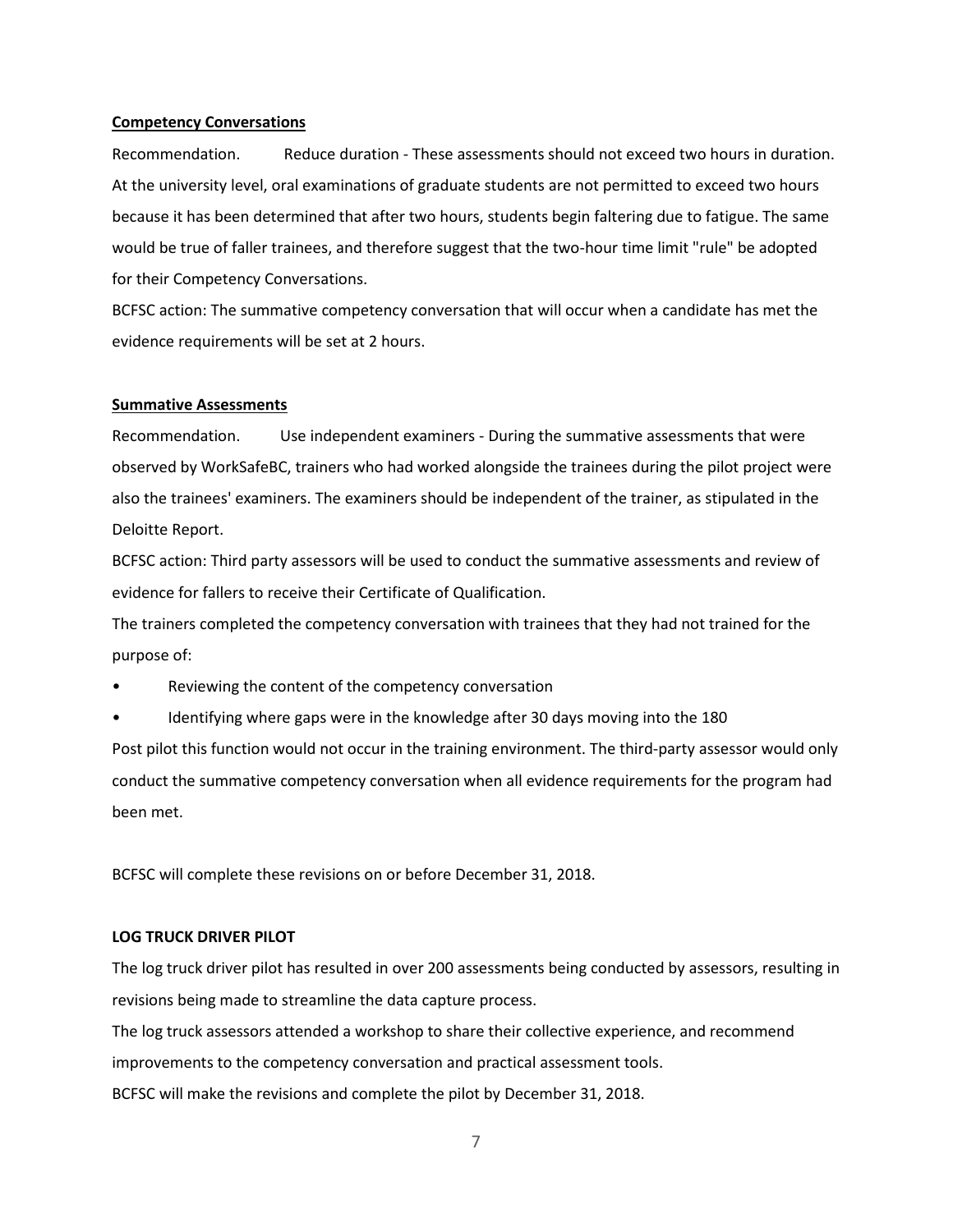### **FORESTRY FUNDAMENTALS**

Vancouver Island University piloted a 12-week Fundamentals of Forestry Harvesting Practices Program based on competencies identified and developed by BCFSC. These competencies were identified in consultation with sector experts and include the key skills, knowledge and attributes required for entrylevel workers in a harvesting environment. The pilot program is in response to a number of years of surveys / information gathering and strategies to address the potential gap of over 10,000 new employees needed in the Forest Sector. This training, focused on practical safety and operations-based activities.

Consultations on developing and refining training programs based on the work completed by BCFSC is ongoing and will consider:

- The pilot program's course content and fit with sector needs
- Curriculum modifications for future offerings across BC
- Opportunities for modifying or adding to the program for other forestry sub-sectors.

## **Expected Outcomes**

Feedback on Vancouver Island University's "Fundamentals of Forestry" course content and fit with coastal industry needs. In particular do a majority of industry participants agree that:

- The "Fundamentals of Forestry" course is a priority to continue for the sector
- The course content meets the needs of coastal industries for entry-level employees in harvesting
- The course delivery is appropriate
- Some modifications (especially selection of different competencies) may be needed to accommodate different employers and/or different coastal harvesting conditions

Feedback on potential curriculum modifications for future Harvesting Practices training in other regions of BC. In particular:

- Do a majority of industry participants agree that The "Fundamentals of Forestry" course is important to launch in other regions of BC?
- What are the highest priority regions? (Northern Interior, Southern Interior, Kootenays, Peace)?
- Does the selection of competencies need to be modified to take into account regional variations in harvesting conditions as well as the needs of different regional employers?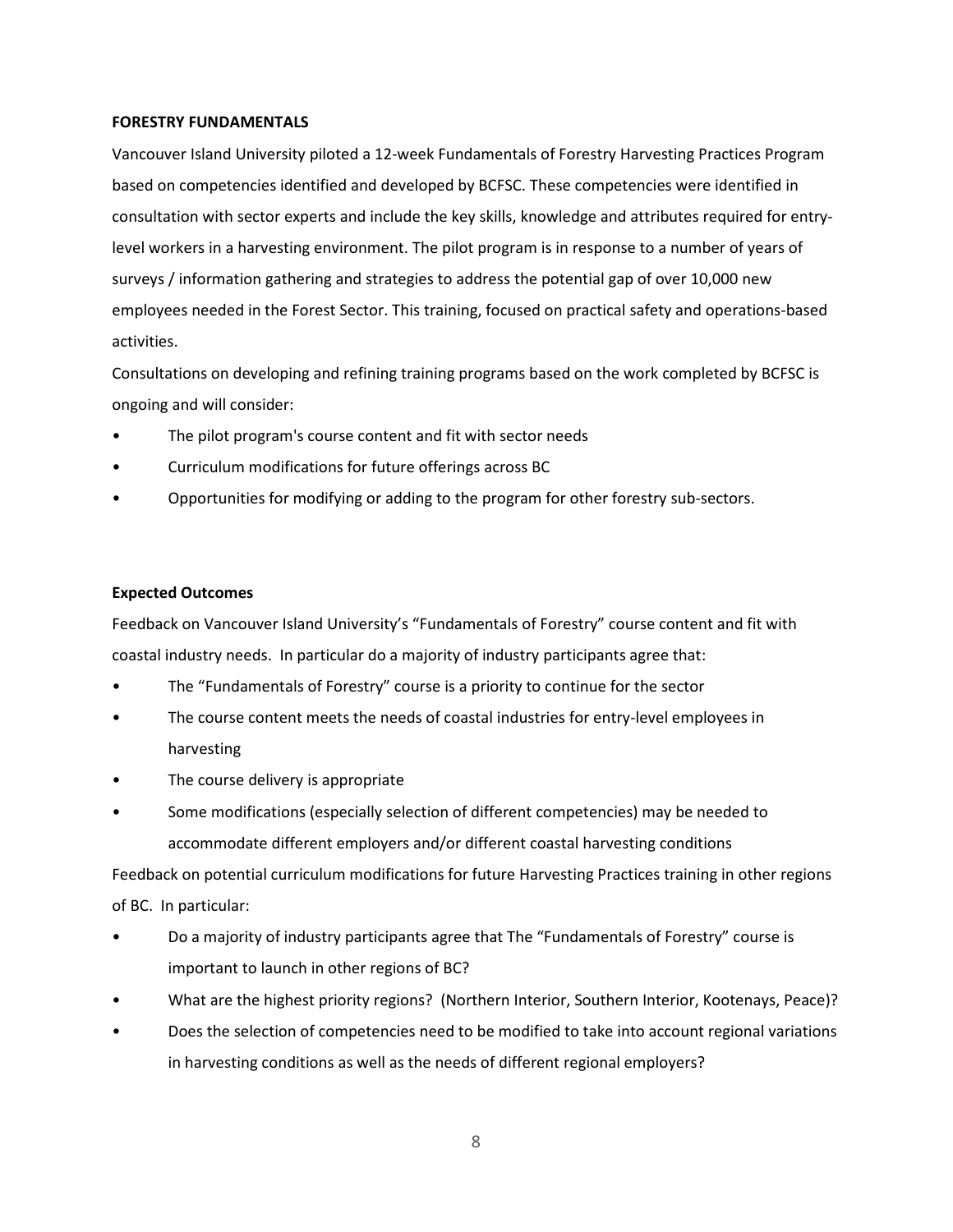Recommendations on opportunities for adding to the Harvesting Practices Program for other forestry sub-sectors such as yarding, road building, and transportation. In particular:

- Do a majority of industry participants agree that the "Fundamentals of Forestry" competencybased training is a suitable model for similar training in other sub-sectors?
- What are the highest priority forestry sub-sectors in different regions of BC?

Recommendations to guide next steps and improve future training offerings including:

- Suggestions to help attract suitable course applicants and move them into successful industry employment i.e. sector branding
- Suggestions to facilitate participation by Indigenous peoples in such training programs and on into successful industry employment
- Suggestions on advisory groups/processes to guide course priorities and content
- Pathways for affordable and sustainable training programs through to fully "commercially" qualified workers
- Additional observations and good practices that could be expanded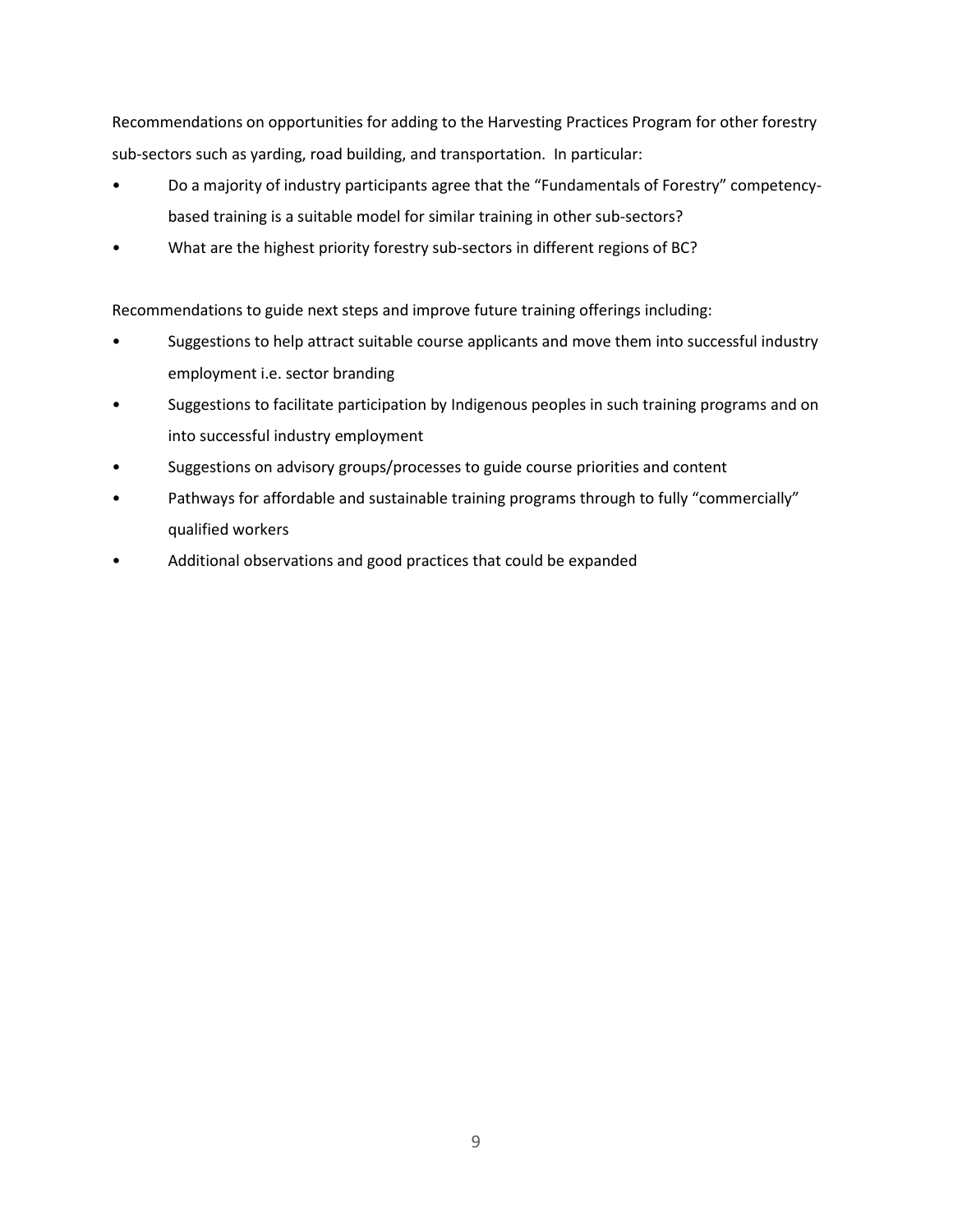## **ONGOING FIELD TESTING**

The field testing of the remaining occupations will occur outside this Sector LMP Project and will focus on accuracy of the tools in the field setting.

These occupations include:

|           | Chokerperson             |           | <b>Rigging Slinger</b>  |           | Utility/Landingperson     | $\bullet$ | <b>Hook Tender</b>       |
|-----------|--------------------------|-----------|-------------------------|-----------|---------------------------|-----------|--------------------------|
| $\bullet$ | Grapple Yarder           | $\bullet$ | <b>Tower Operator</b>   | $\bullet$ | Mobile Backspar           | $\bullet$ | Feller Buncher           |
|           | Operator                 |           |                         |           | Operator                  |           | Operator                 |
|           | Skidder Operator         |           | Forwarder               | $\bullet$ | Hoe Chucker               |           | Dangle Head              |
|           |                          |           | Operator                |           | Operator                  |           | Processor                |
|           |                          |           |                         |           |                           |           | Operator                 |
|           | <b>Hydraulic Log</b>     | $\bullet$ | <b>Small Passenger</b>  |           | <b>Boom Boat Operator</b> |           | Lowbed Truck             |
|           | Loader Operator          |           | <b>Vessel Operator</b>  |           |                           |           | Operator                 |
| $\bullet$ | <b>Fuel Truck</b>        | $\bullet$ | <b>Truck Mounted</b>    |           | Dozer Operator            | ٠         | Excavator                |
|           | Operator                 |           | Crane Operator          |           |                           |           | Operator                 |
|           | <b>Backhoe</b>           | $\bullet$ | Wheeled Loader          |           | Rock Drill Operator       |           | Grader                   |
|           | Operator                 |           | Operator                |           |                           |           | Operator                 |
|           | <b>Articulated Rock</b>  | $\bullet$ | <b>Internal Auditor</b> |           | <b>External Auditor</b>   |           | <b>Internal Verifier</b> |
|           | <b>Truck Operator</b>    |           |                         |           |                           |           |                          |
|           | <b>External Verifier</b> | ٠         | <b>Stand Tending</b>    | ٠         | <b>Falling Supervisor</b> |           |                          |

The field testing of these occupations will conclude on or before October 2018 at which time the tools and product will be revised and move into a continuous improvement cycle starting in 2019.